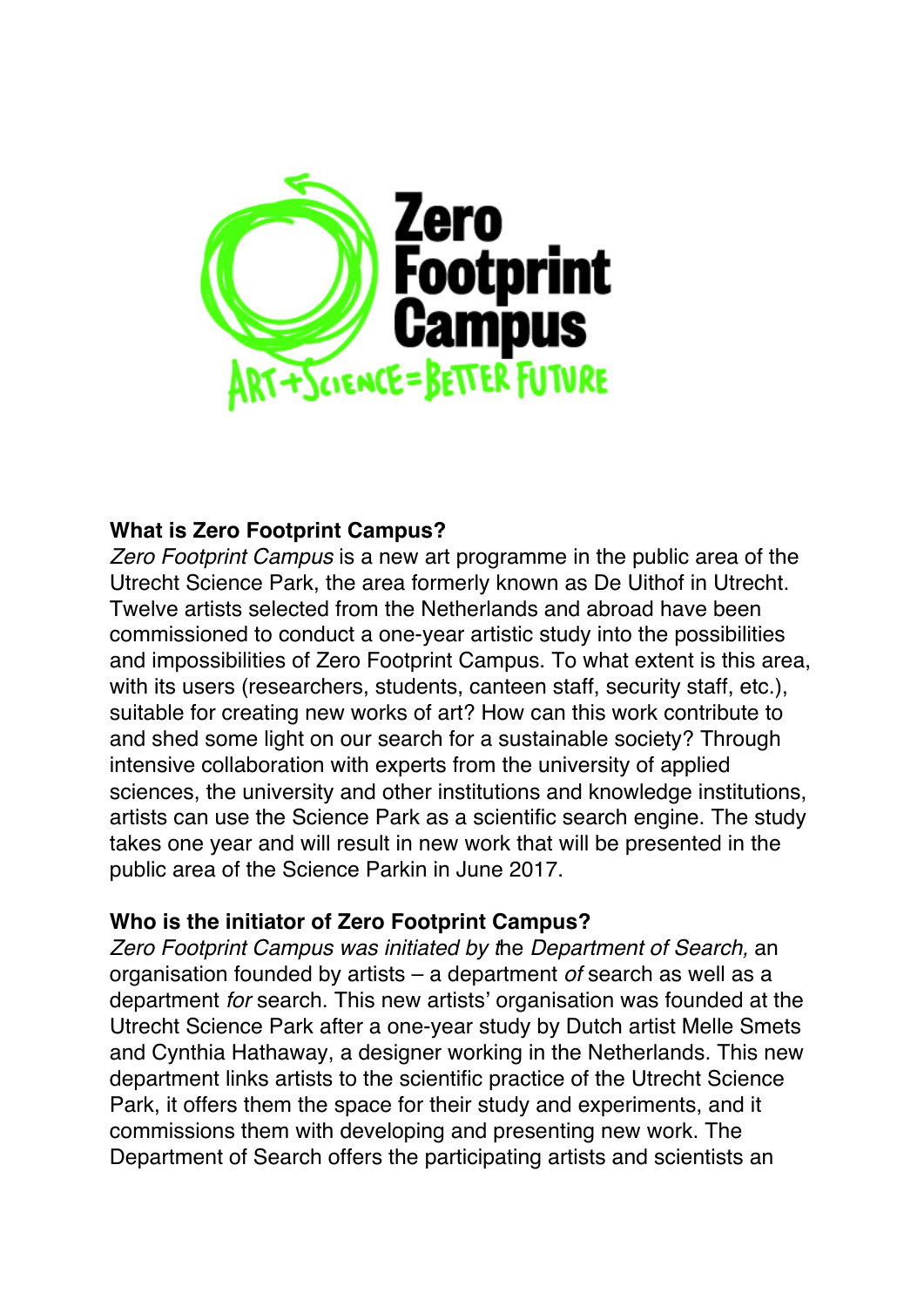opportunity to meet each other, enter into new relations, start new partnerships and gain other insights.

## **Why De Uithof?**

The Utrecht Science Park, formerly De Uithof, is an area just outside the city centre of Utrecht where the university of applied sciences, the university, companies, NGOs, the hospital and many other institutions are located. The Utrecht Science Park is a campus after the American model, a city in its own right, a place where knowledge and research are concentrated and where the wishes and needs of employees and students are met. It is a geographic piece of land where searching has priority, where everything is organised around facilitating the searchers and their search, ranging from cancer research and stem cell research to applied gaming, the circular economy and problems concerning the sustainable city. These various subjects and the wide range of companies and knowledge institutes are part of a shared theme and interest summed up by the Utrecht Science Park under the denominator *Healthy Urban Living*. Healthy living in the city is an inescapable issue, given the increasing global urbanisation. How do we ensure cities and their residents remain healthy? This question is so big and so many domains are involved that a powerful search engine is essential. The Utrecht Science Park is one of such powerful search engines and consists of people, buildings, infrastructure, data, technology and organic material.

*The Department of Search* joins this search power of the area and adds a new search method to the Utrecht Science Park: the 'artist method'.

### **Why? What is the reason?**

The artist method is important as a voice in the large-scale H*ealthy Urban Living* research project of the Utrecht Science Park, since sustainability is not something intended for consumption (by giving a discount on the Dutch Sustainability Day or by recommending items with 'Are you sustainably savvy?' for instance), but it primarily implies a change in mentality, a different view of the world, reality and possible solutions. In addition to adjusting production processes and consumer behaviour, these solutions can be found in thinking about the essence of the problem, in looking for solutions via untrodden paths and in being open to answers of another order altogether. This is precisely what many artists are good at. The fact that they can use the big Utrecht Science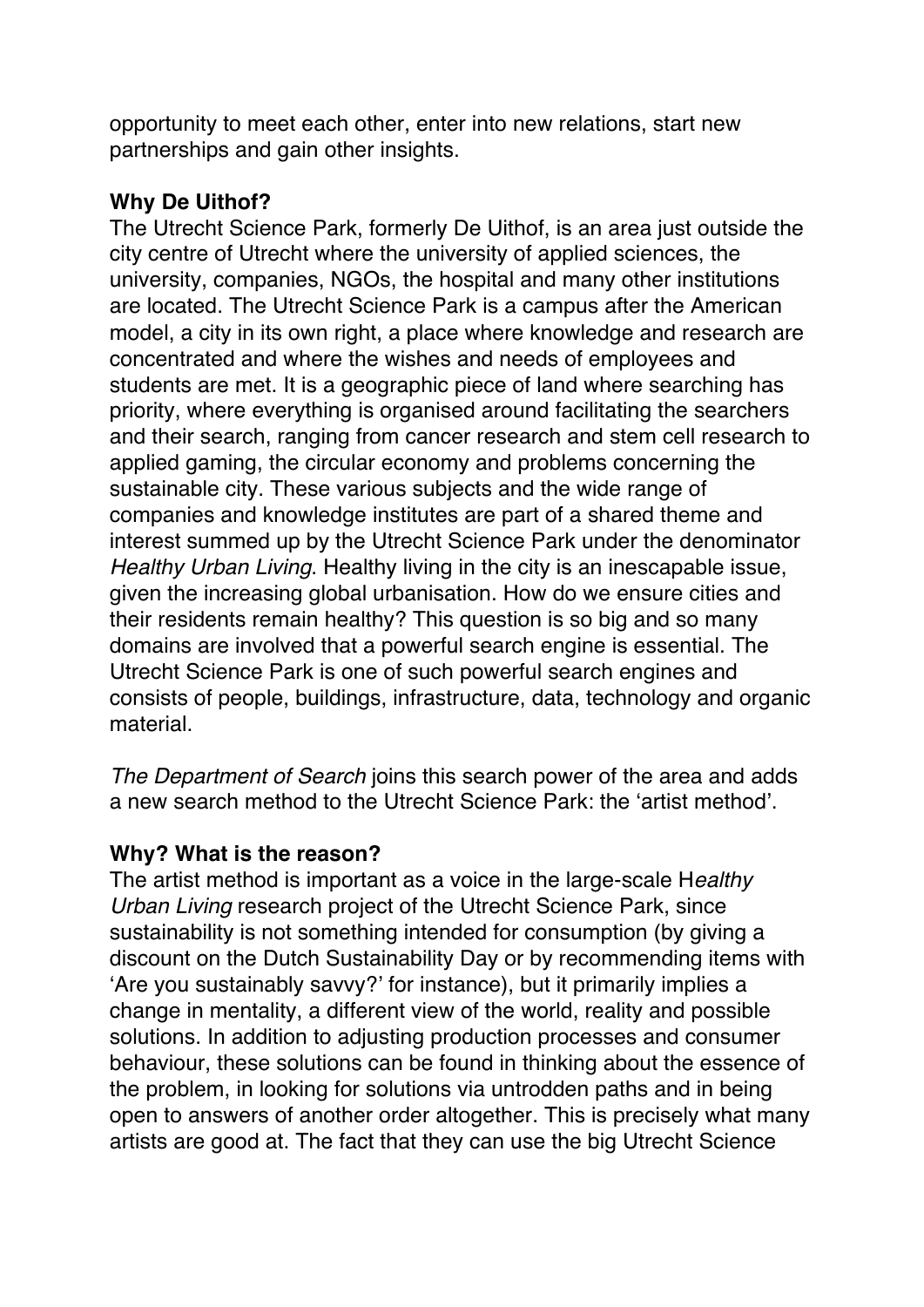Park search engine and join forces with Science Park employees or contribute with new expertise, renders this initiative special and unique.

There is another reason: the generally shared wish to make the campus a 'better' place. The Department of Search facilitates the crossfertilisation between art and science by programming the public domain of the Science Park for the longer term in a playful way. This will improve the liveability on the campus, promote interaction between the Science Park users and institutions, and make it easier for 'outsiders' to contribute.

#### **How were the artists selected?**

The artists were selected by the artistic team of the Department of Search: Melle Smets, Cynthia Hathaway and Carlijn Diesfeldt. The participating artists were invited on the basis of their body of work and their working method. Artists were selected whose artistic development was expected to be stimulated by this commission as well as to give a valuable impulse to the Utrecht Science Park. The artists were selected for their capability of asking original questions and for their specific and special view of reality. They *highlight the capacities of the* Utrecht Science Park by looking for useful materials and use these to put their ideas into practice.

### **Are there any tangible results yet?**

Since September 2016, the Department of Search has been using its own open-air faculty building, a public platform where participating artists present their search questions, organise meetings, and communicate with the Utrecht Science Park audience. All artists work on the campus on a regular basis – visibly and invisibly – and will also be building in the next few months. This will lead to the Zero Footprint Campus presentation in June with absurd, realistic, futuristic and critical views on a sustainable society.

The results of the various art projects will also become evident in ways less visible: a 'breach' in the existing and sometimes hampering systems, a new insight or view, a special partnership. These results, too, will be brought into the open.

### **Can I join in Zero Footprint Campus?**

Yes, please do! The artists are all building their own network, inside and outside the Science Park, and frequently organise workshops,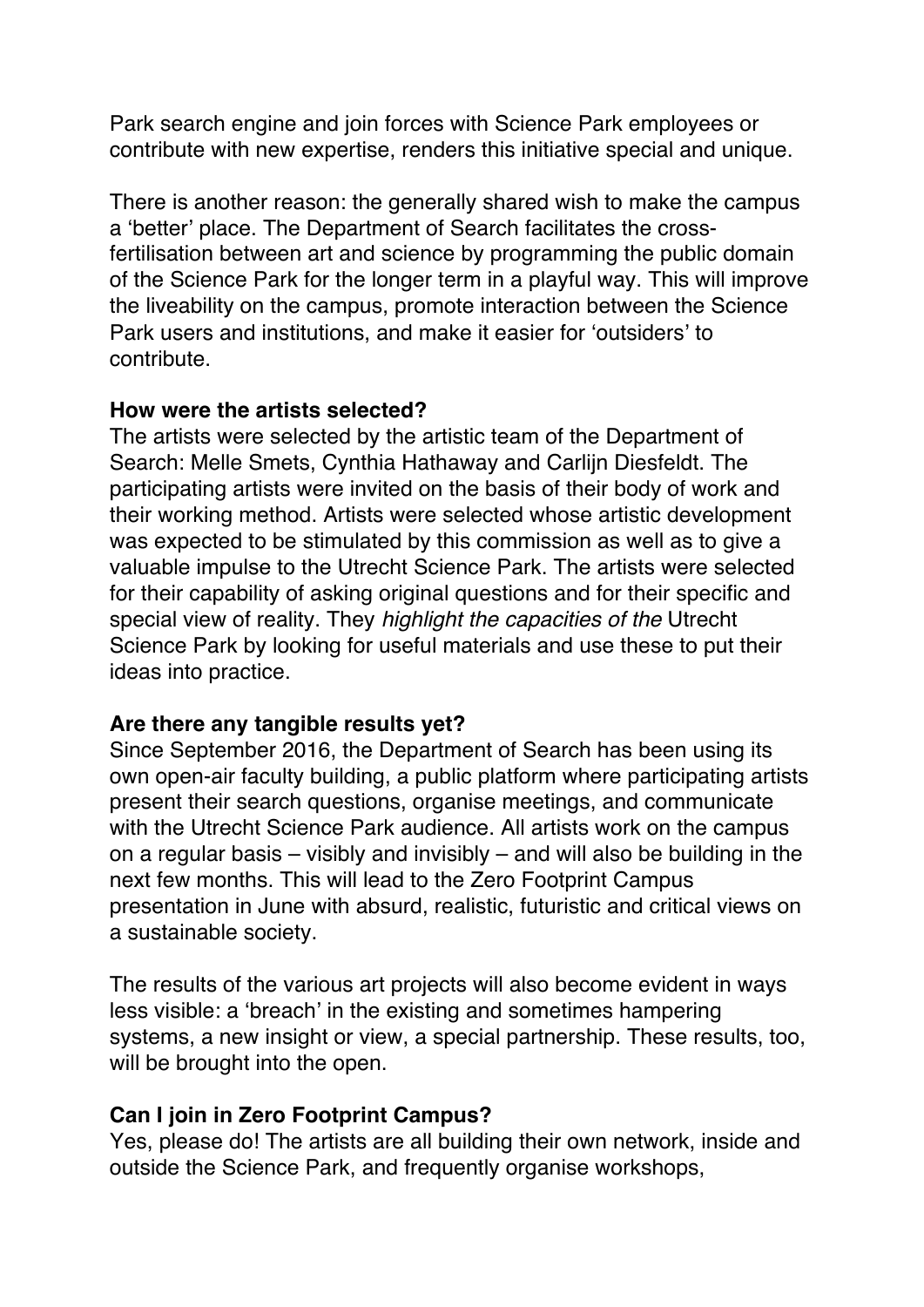experiments and meetings. We are looking for volunteers for the presentation in June. Go to www.zerofootprintcampus.nl for the latest news and follow us on Facebook and Twitter.

### **Why does this lead to nothing?**

'This leads to nothing' is a provoking campaign slogan in the first place, a light-hearted reference to 'Zero' in 'Zero Footprint Campus'. It also refers to a major similarity between autonomous art and fundamental scientific research. In the strategic agenda of the Royal Netherlands Academy of Arts and Sciences, it is aptly stated that "originality rather than practical use is necessary for both the scientist and the artist. Art and science both represent democratic values that are typical of our society, such as openness, experiment and confrontation. Both disciplines are nourished by the will to interact with the unknown, and they appeal to the creativity needed to gain new insights."

### **Does the name Zero Footprint Campus convey any actual ambition?**

No, it does not. Zero Footprint Campus has several meanings. Most research on De Uithof is focused on the world outside the Utrecht Science Park, so its involvement in research could rather be described as abstract and theoretical. This distance also strikes visitors to the USP. Although everybody comes to the university to learn, build a network and get inspired, the public area is sterile. There are few self-organised meeting places. Research conducted behind close doors is invisible in the public domain.

The Department of Search wondered what would happen if we use the immediate vicinity of researchers to test research in practice. How do we link a local search-and-practice function to the international *Healthy Urban Living* search engine of the Utrecht Science Park? Can involvement be generated by making the immediate vicinity a subject of study? These questions have led to the *Zero Footprint Campus idea*. Zero is the circle that marks the border of the Science Park. If we are forced or willing to confine life to this circle, what will this area offer in terms of material? What can *you* do? The artists' search shows the richness of the Utrecht Science Park under such circumstances. Zero thus represents inclusivity, and *Zero Footprint Campus is about local*  inspiration. The name *Zero Footprint Campus,* therefore, has a double meaning. The most obvious meaning refers to sustainability, to reducing your ecological footprint as a human being and as a campus. But there is another, more complex connotation: this project calls for leaving a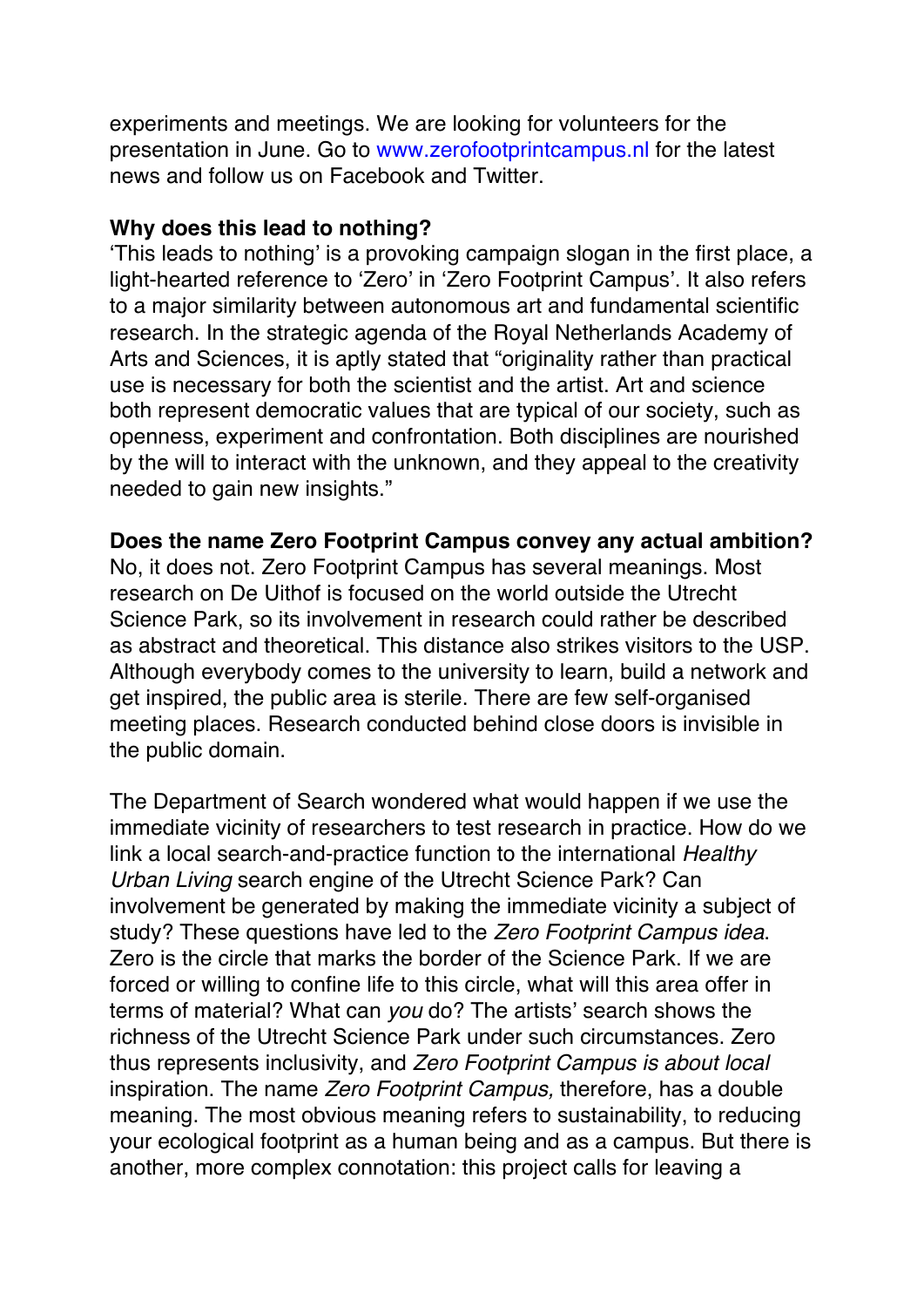footprint, not one of emissions, waste and pollution, but one of selforganisation, own initiative, awareness, and of asking the right questions about your own position and the role of the Utrecht Science Park, art and science, and eventually the world.

#### **What distinguishes this art programme from other projects?**

This is a good question. Zero Footprint Campus is about urgent issues, which many artists and designers are concerned about. It is encouraging that the capability of the creative sector to come up with innovative ideas about current and urgent social topics is increasingly appreciated and used. This project stands out for the fact that the ideas are put into practice, that they are concretised and can be tested. The artists stay on the campus for the long term, they adjust their concepts and interact with the location and the users. This working method, by which ideas are actually implemented, yields new insights into a healthy future, new partnerships, new meeting places on the campus, but also insights into the limits that our systems pose to the ideas and how to cope with this.

#### **Will people wonder why this is art?**

Possibly. The project shows in particular in how many ways art can manifest itself. All projects have one thing in common: they are based on the artist method. To artists, the line between an initiative – like setting up the Department of Search – and making work is very thin. Artists regard this kind of initiative as part of their practice, as a piece of art. The artist method allows for experiments that may fail. Real failures hardly occur, for what initially looks like a failure may often prove useful for a new idea or project. Besides, much work is done without any predefined object. In other words, there is enough leeway to make modifications, to change the idea, or to end up with a completely different result. Even though people may think this is a noncommittal affair, it is anything but that. Anyone who has worked with artists for a longer period of time will admit that there is a huge difference between an open process and a noncommittal process. Finally, the artist method has another quality, which we might call 'the longest way'. Artists working on the basis of an open process often take a longer route to achieve the final result than they would have taken in the event of more rational working processes.

The special results yielded by the artist method at the Utrecht Science Park can be experienced in June. The current processes can be followed on www.zerofootprintcampus.nl.